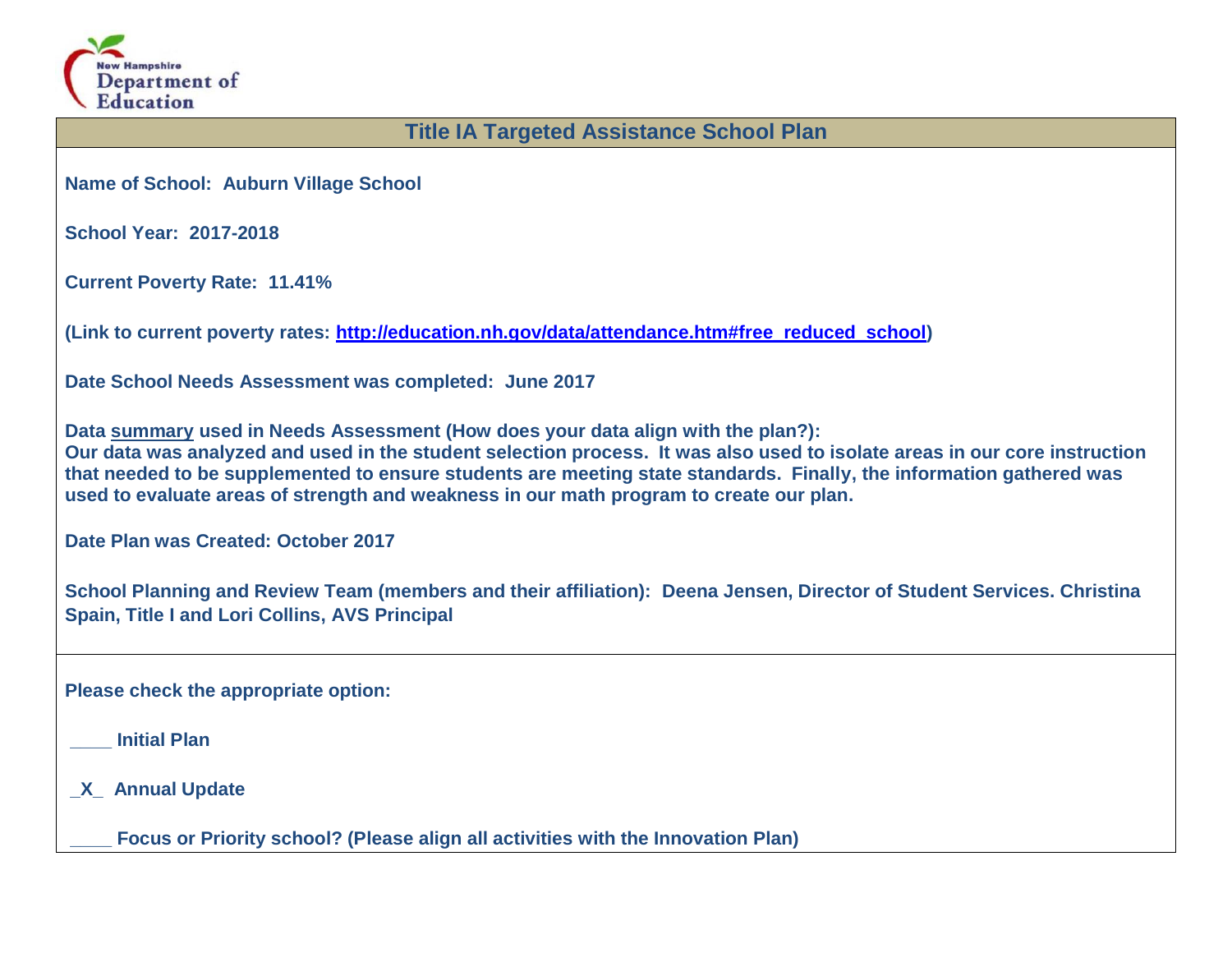**Please describe your Title I program activities in simple terms. In this abstract, the district should describe the strengths of its Title I program and practices. Please include specific examples of effective practices and their impact on student learning.**

*All structural elements should be tied to the needs assessment (e.g., common pages data)*

| <b>Plan Criteria</b> | <b>Explanation</b>                        | <b>Your School Plan</b>                                                                                                                 |
|----------------------|-------------------------------------------|-----------------------------------------------------------------------------------------------------------------------------------------|
| I. Student           | • Describe your two-step process for      | Auburn Village School has a two-step process for student                                                                                |
| <b>Selection</b>     | selecting Title I students:               | selection to receive Title I services. The results from NWEA                                                                            |
|                      | 1) How is the pool of educationally       | testing are compiled and the students are ranked ordered based                                                                          |
|                      | disadvantaged students identified?        | on their performance. This list is reviewed with classroom                                                                              |
|                      | 2) How will you select the neediest       | teachers to ensure that the neediest of students are identified as                                                                      |
|                      | students?                                 | those in need of Title I services. The student selection form that is                                                                   |
|                      | • In a narrative, describe how you will   | also utilized is based on points and weighted. team also utilizes a                                                                     |
|                      | include migratory and homeless            | referral form that includes a point/weight system. This helps to                                                                        |
|                      | students in your selection process        | ensure that those needing services the most, especially those                                                                           |
|                      | regardless of the date that the student   | students who are experiencing homelessness are able to receive                                                                          |
|                      | enters your school. Forms that do not     | assistance. It also looks at various academic criteria such as                                                                          |
|                      | have a point system/or weights are        | <b>NWEA scores and Unit test scores.</b>                                                                                                |
|                      | not acceptable. Forms that do not         |                                                                                                                                         |
|                      | recognize the special needs of            |                                                                                                                                         |
|                      | homeless and migrant students are         |                                                                                                                                         |
|                      | also unacceptable.                        |                                                                                                                                         |
|                      | 3 forms of selection criteria, 2 of them  |                                                                                                                                         |
|                      | must be academic in nature.               |                                                                                                                                         |
| II. Supplemental     | • Describe how your Title I instructional | Title I services at Auburn Village School supplement classroom                                                                          |
| <b>Support</b>       | program is in addition to the core        | instruction. Students remain within their regular classroom                                                                             |
|                      | competency instruction.                   | environments with the Title I teacher pushing into the classroom.<br>If students are pulled from the classroom to further develop their |
|                      | • We need to know from your               | skills they do not miss math, or core academic instruction. There                                                                       |
|                      | description that the Title I program      | is a workshop block where students are able to get additional                                                                           |
|                      | services are supplemental to what the     | work done without missing instruction. This is when student who                                                                         |
|                      | child is required to receive by law.      | receive Title I services outside of the classroom receive their                                                                         |
|                      | In order to be in compliance with the     | additional support.                                                                                                                     |
|                      | law, your program must be able to         |                                                                                                                                         |
|                      | identify how the services provided by     |                                                                                                                                         |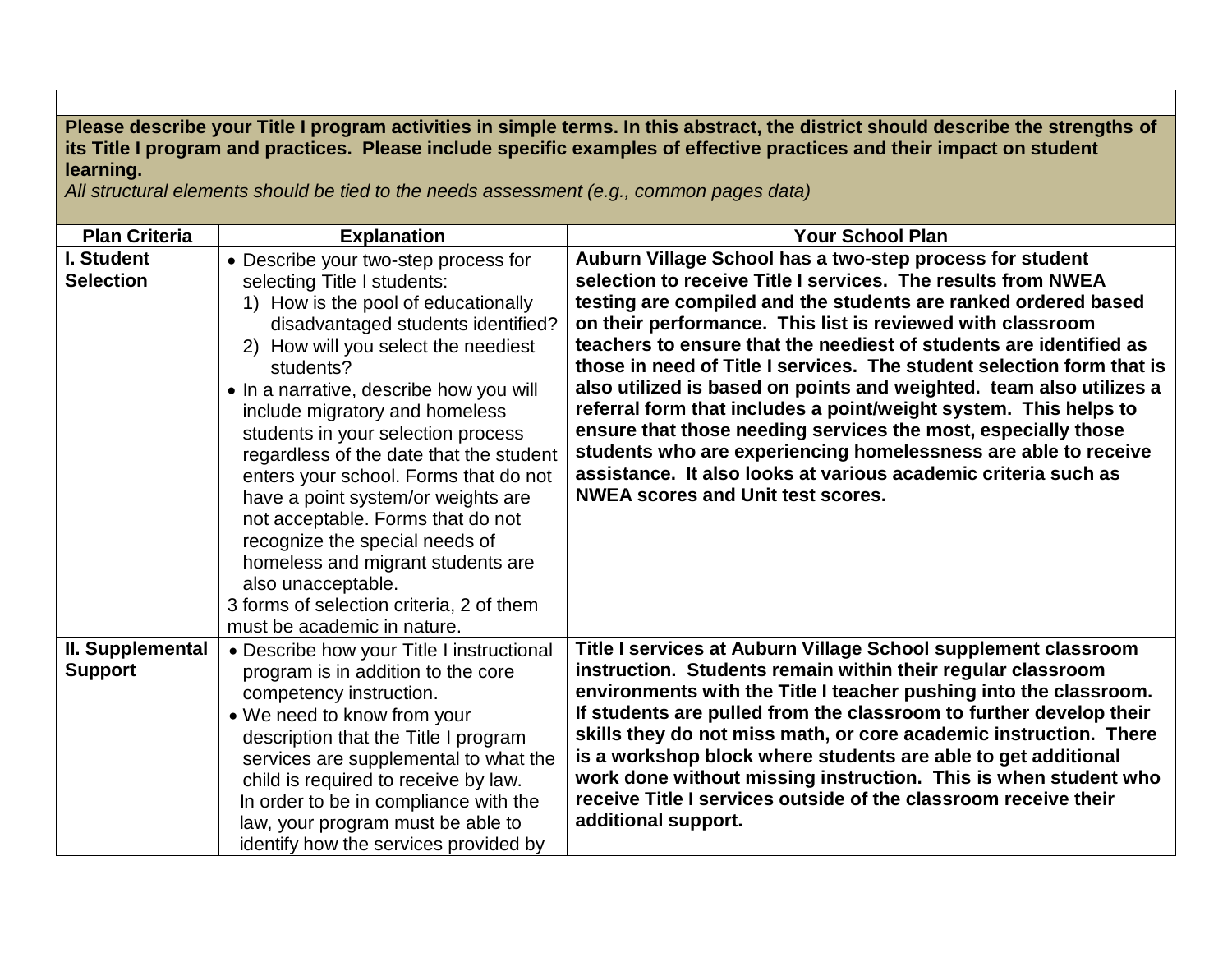|                          | the Title I staff to Title I students are in            |                                                                       |
|--------------------------|---------------------------------------------------------|-----------------------------------------------------------------------|
|                          | addition to what every other child                      |                                                                       |
|                          | receives as part of his/her basic                       |                                                                       |
|                          | education.                                              |                                                                       |
| <b>III. High Quality</b> | • Respond to the following:                             | The Auburn Village School utilizes Math in Focus as the math          |
| <b>Instructional</b>     | 1) Describe how your instructional                      | curriculum. The Title I department also uses math in Focus, which     |
| <b>Strategies</b>        | support model uses only                                 | is research based and vetted to assist students. This ensures         |
|                          | research-based strategies for                           | consistency between what is happening within Title I and the          |
|                          | improving achievement of your                           | classroom. As mentioned above, Title I staff pushes into              |
|                          | Title I students.                                       | classroom and only takes students from class during non-              |
|                          | 2) Describe the curricula you have                      | academic blocks to ensure that instruction is supplemented and        |
|                          | chosen to support your Title I                          | not supplanted.                                                       |
|                          | students. Explain how it is                             |                                                                       |
|                          | accelerated and of high quality                         |                                                                       |
|                          | and will assist Title I students to                     |                                                                       |
|                          | reach the standards set in the                          |                                                                       |
|                          | State's curriculum frameworks.                          |                                                                       |
|                          | 3) Describe how you have<br>minimized removing children |                                                                       |
|                          | from the regular classroom                              |                                                                       |
|                          | during regular hours for                                |                                                                       |
|                          | instruction. If you do pull                             |                                                                       |
|                          | students out of class, describe                         |                                                                       |
|                          | how you will ensure that they are                       |                                                                       |
|                          | not missing direct instruction                          |                                                                       |
|                          | from the classroom teacher.                             |                                                                       |
|                          | 4) Include the strategies you will                      |                                                                       |
|                          | use to provide extended learning                        |                                                                       |
|                          | time for your Title I students.                         |                                                                       |
|                          | (This is a priority for all Title I                     |                                                                       |
|                          | schools.)                                               |                                                                       |
| <b>IV. Parent</b>        | Describe your plans for increasing                      | Parent handouts will be available during Open House. Also a           |
| Involvement              | parental involvement for this school                    | parent night will be planned in order to discuss Title I with parents |
|                          | year. Also, how are parents involved in                 | and to convey important information to parents regarding the          |
|                          | the planning, implementation and                        | services available to their children.                                 |
|                          | evaluation of this grant?                               |                                                                       |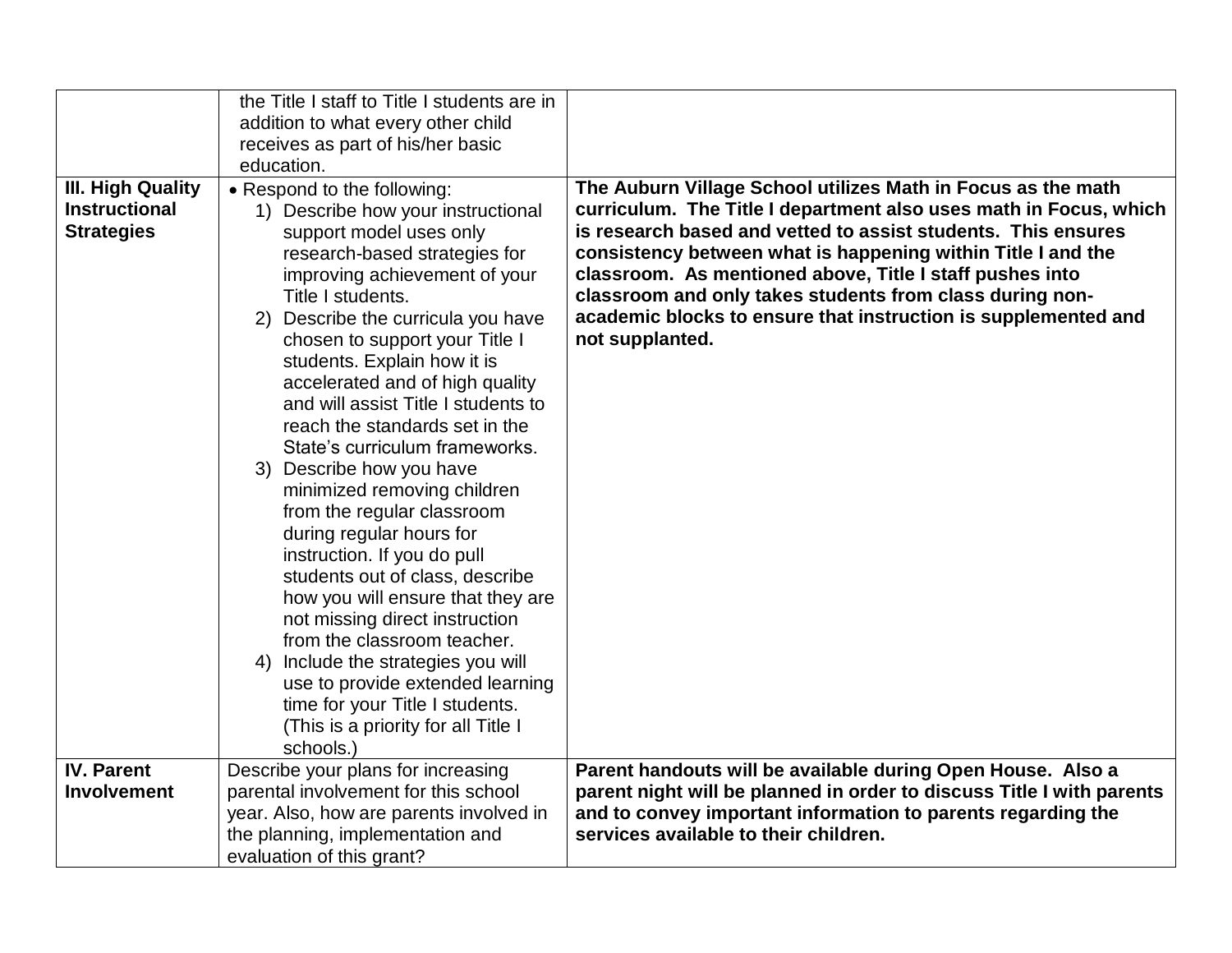|                                              |                                                                                                                                                                                                                           | Our Title I math specialist is letting parents of her Title I students<br>know that she will be available to speak during parent                                                                         |
|----------------------------------------------|---------------------------------------------------------------------------------------------------------------------------------------------------------------------------------------------------------------------------|----------------------------------------------------------------------------------------------------------------------------------------------------------------------------------------------------------|
|                                              |                                                                                                                                                                                                                           | conferences in November.                                                                                                                                                                                 |
|                                              |                                                                                                                                                                                                                           | A second parent night is being planned for April.                                                                                                                                                        |
|                                              |                                                                                                                                                                                                                           | A parent survey will be sent out at the end of the year to assess<br>perceptions of the program, its effectiveness and future needs in<br>terms of parent communication.                                 |
| <b>V. Professional</b><br><b>Development</b> | Describe any professional development<br>activities funded by Title I. Who will<br>participate and how do the activities                                                                                                  | Our Title I staff will be attending a workshop to assist in building<br>skills and strategies for struggling math learners. This will<br>provide additional direction regarding how to appropriately met |
|                                              | support the educationally<br>disadvantaged population? Include your<br>evaluation component. How do these<br>professional development activities<br>relate to your PD Master Plan and your<br>district's Technology Plan? | the needs of our Title I population. This aligns with our PD Master<br>Plan.                                                                                                                             |
| <b>VI. Coordination</b>                      | Describe your steps to ensure that                                                                                                                                                                                        | Consultation between Title I staff and classroom teachers is on-                                                                                                                                         |
| with Regular<br><b>Classroom</b>             | instructional planning for participating                                                                                                                                                                                  | going and frequent. To ensure consistency of support staff                                                                                                                                               |
|                                              | students is incorporated into their<br>existing school program. We need to                                                                                                                                                | collaborate and meet on a rotating schedule to discuss how to<br>most appropriately meet the needs of the students. Consultation                                                                         |
|                                              | know specifically how and when this                                                                                                                                                                                       | records are kept and referred to during collaborative meetings.                                                                                                                                          |
|                                              | coordination happens. If the                                                                                                                                                                                              | Also, our Title I teacher is given access as a Co-Teacher to                                                                                                                                             |
|                                              | coordination seems random or                                                                                                                                                                                              | teacher's Google Classroom. This allows her to see what is                                                                                                                                               |
|                                              | inconsistent, your application will not be                                                                                                                                                                                | happening within the classroom and her students. Math lessons                                                                                                                                            |
|                                              | approved until regular and timely<br>coordination is designed. Describe your                                                                                                                                              | are updated by teachers on a monthly basis via a Google<br>Calendar. These calendars are shared. A Google Form asking                                                                                    |
|                                              | record keeping procedures to document                                                                                                                                                                                     | teachers for input regarding what is going to be taught and what                                                                                                                                         |
|                                              | this coordination.                                                                                                                                                                                                        | needs to be reinforced goes out to teachers monthly.                                                                                                                                                     |
| VII.                                         | Describe your strategies to ensure                                                                                                                                                                                        | With Auburn Village School all departments collaborate to most                                                                                                                                           |
| <b>Collaboration</b>                         | collaboration with other programs (i.e.,                                                                                                                                                                                  | appropriately meet the needs of the students. There is some                                                                                                                                              |
| with Other                                   | migrant education, special education,                                                                                                                                                                                     | overlap between departments as the Director of Student Services                                                                                                                                          |
| <b>Programs</b>                              | ESL, Homeless Education Program,                                                                                                                                                                                          | oversees Special Education, Title I and is the McKinney-Vento                                                                                                                                            |
|                                              | Head Start, Even Start, adult education,<br>violence - including child abuse                                                                                                                                              | Homeless Liaison. This allows for ease of information sharing.                                                                                                                                           |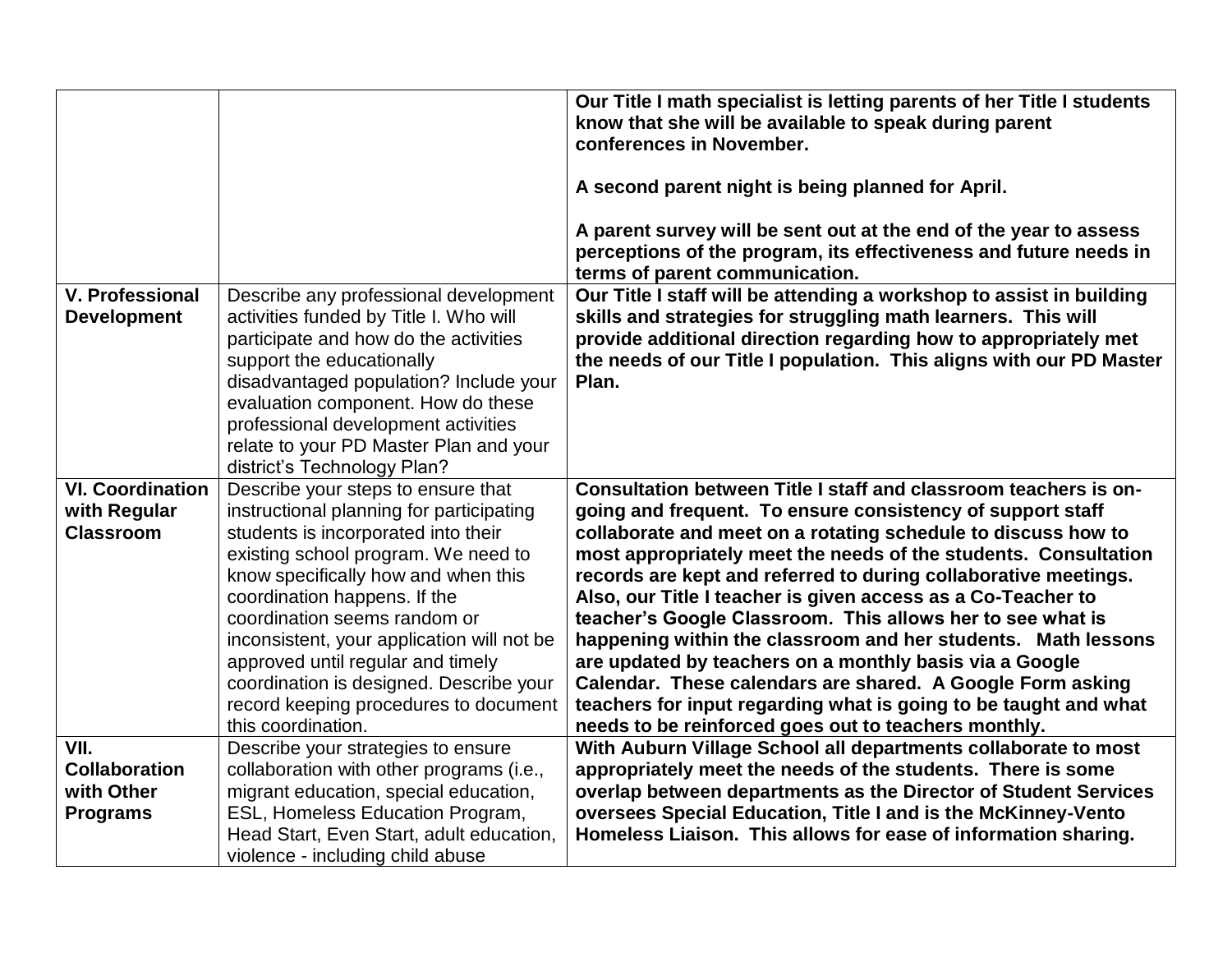|                   | prevention programs, nutrition           | Many opportunities are also available to attend professional       |
|-------------------|------------------------------------------|--------------------------------------------------------------------|
|                   | programs, housing programs,              | meetings to collaborate and network with others within Title I.    |
|                   | vocational and technical education, and  |                                                                    |
|                   | job training).                           |                                                                    |
| VIII.             | Describe your steps for assisting        | The Auburn School District does not have a preschool program. It   |
| <b>Preschool</b>  | preschool children transitioning to your | has built positive relationships with community preschools.        |
| <b>Transition</b> | school.                                  | There is communication regarding the needs of students who will    |
|                   |                                          | be entering kindergarten. Families are also able to schedule       |
|                   |                                          | appointments to tour the school prior to the start of the school   |
|                   |                                          | year.                                                              |
| Program           | • Plans for an annual program            | At the end of each year an evaluation of the program is completed. |
| <b>Evaluation</b> | evaluation of how the Title I program    | On average students gained 11.9 points from the beginning of the   |
|                   | performed (not individual student).      | program until the end of the program.                              |
|                   | • Important questions should include     |                                                                    |
|                   | - How many students did we serve?        |                                                                    |
|                   | - What was the effectiveness of the      |                                                                    |
|                   | TI interventions and related             |                                                                    |
|                   | activities?                              |                                                                    |
|                   | - What was the impact of our Title I     |                                                                    |
|                   | program in helping our struggling        |                                                                    |
|                   | students increase achievement?           |                                                                    |
|                   | - How many students exited our           |                                                                    |
|                   | program? (Be sure to clarify why         |                                                                    |
|                   | they exited e.g., SPED placement         |                                                                    |
|                   | or met targets)                          |                                                                    |
|                   | - How much growth did the average        |                                                                    |
|                   | student achieve?                         |                                                                    |
|                   | - How much growth did various            |                                                                    |
|                   | subgroups achieve? For example:          |                                                                    |
|                   | Race, Age, Language Level,               |                                                                    |
|                   | Subject, Grade level, Instructor -       |                                                                    |
|                   | whatever is relevant                     |                                                                    |
|                   | * This evaluation should guide your      |                                                                    |
|                   | program next year and any program        |                                                                    |
|                   | changes should be reflected in a         |                                                                    |
|                   | modified school plan.                    |                                                                    |